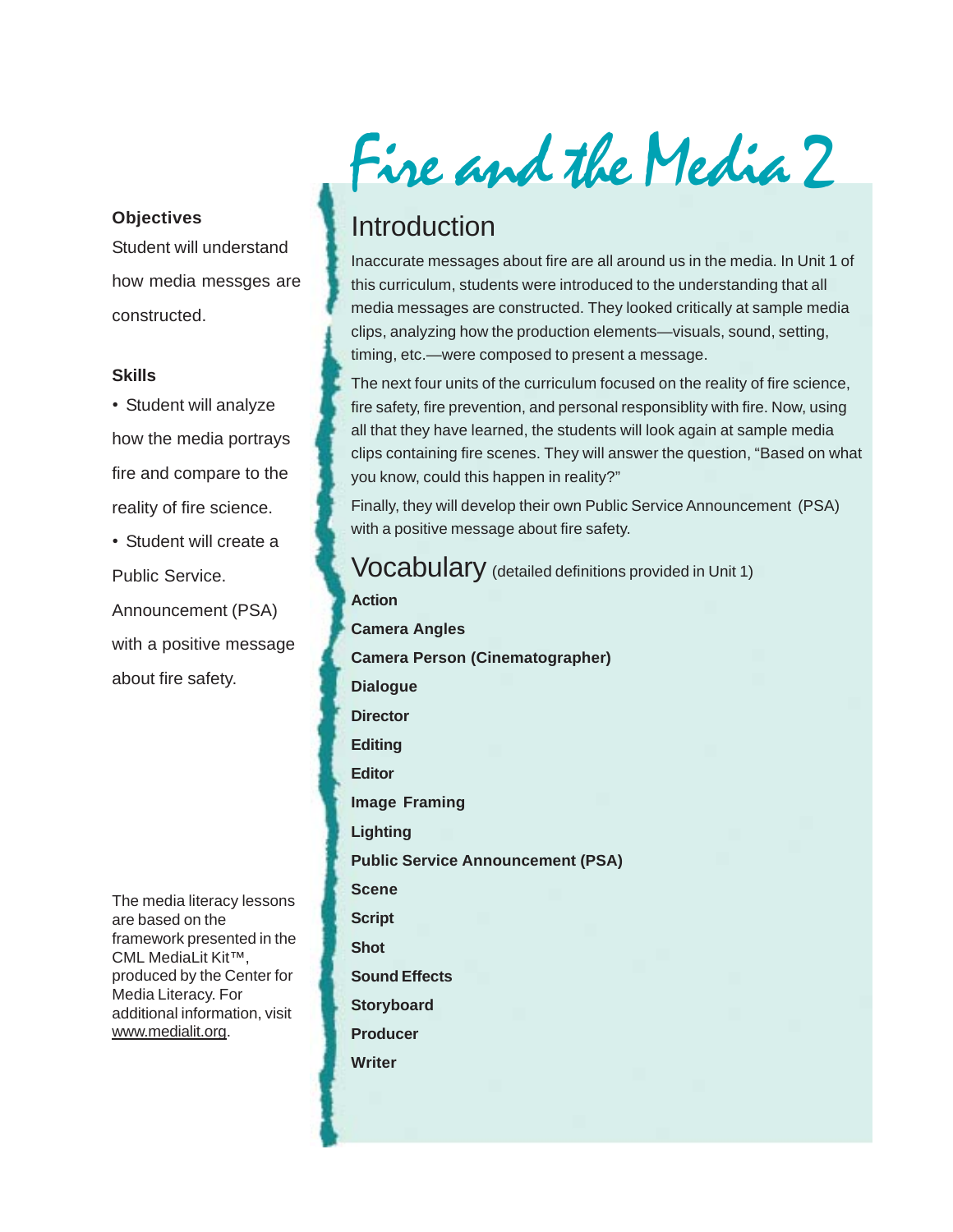

### **Materials provided:**

- *Backdraft* video clip
- *The Patriot* video clip
- *Kindergarten Cop* video clip
- *Lethal Weapon 4* video clip
- TV commercial video clip
- Video Viewing List with discussion questions



### **Teacher preparation:**

• Select the video clip(s) to be used for this lesson prior to class

## **an analysis activity**

## Teacher-led discussion

In the preceding lessons, students were introduced to facts about fire as they pertain to Fire Science, Fire Prevention, Survival Skills and Personal Responsibility.

- Review the main topics of this curriculum.
- Identify topic areas that students need additional time with and review as necessary.
- Use this lesson to build on the learning from the previous units.

## Small group activity

- Divide class into small groups.
- Show a video clip.
- Rewind and replay the same clip and ask them to write down two to three points of fire safety awareness relating to the focus topic from the clip.
- Students will discuss the scene in their group for two minutes.
- While they are discussing, prepare the next video clip.
- Show one to three video clips (viewing each twice) and encourage discussion.
- Assign video clips to each group and ask them to identify a reporter who will share the group's discussion with the class.

*(go to page 3)*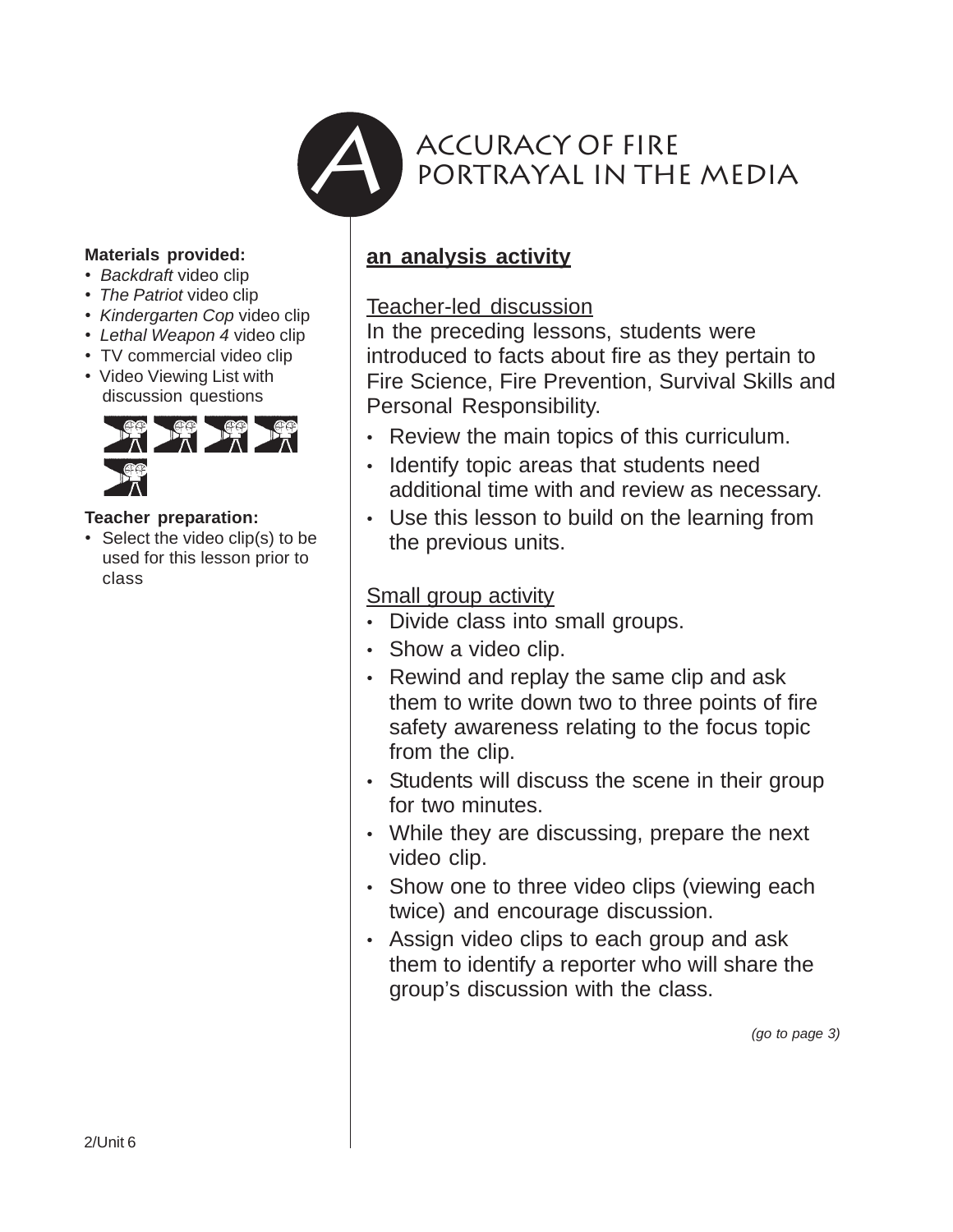**Accuracy of Fire portrayal in the media** (continued)

• Ask the groups to list as many aspects of fire safety awareness as they can for the clip and identify the accuracy of each message in the clip, asking the question, "Based on what you know, could this happen in reality?"

Teachers may reference the discussion notes on the *Video Viewing List* to encourage group inquiry.

• Ask the reporter for each group to report their findings to the class. Groups may have analyzed the same clip but come to different conclusions. This can lead to further interesting discussion.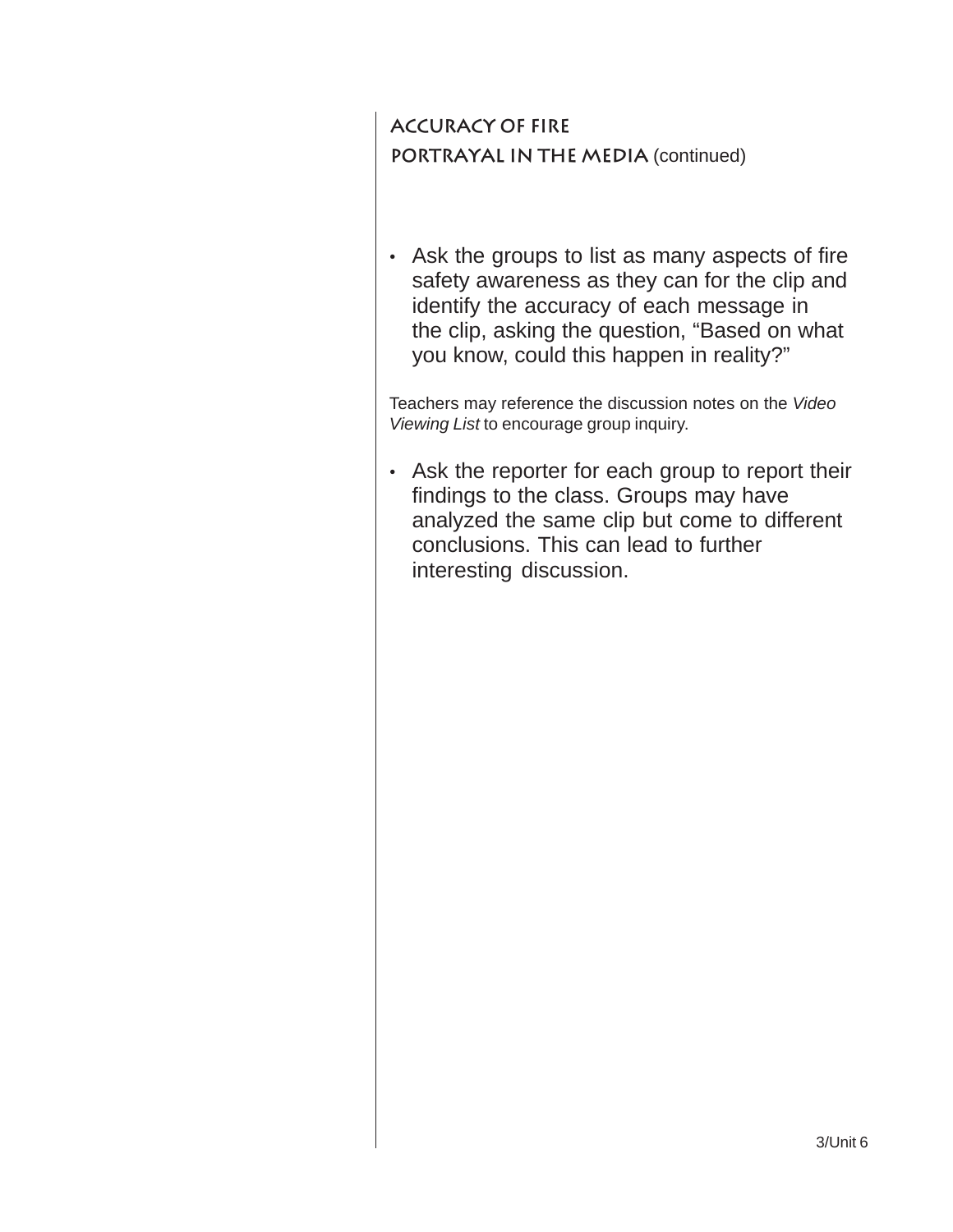

### **Materials provided:**

- *Storyboard Planning Work Sheet*
- *Storyboard Work Sheet*
- *Media Vocabulary Handout* (see Unit 1)

| <u> - The Communication of the Communication of</u> | <u> - The Communication of the Communication of</u> |
|-----------------------------------------------------|-----------------------------------------------------|
|                                                     |                                                     |
| _                                                   | _                                                   |
| $\overline{\phantom{a}}$                            | -                                                   |
| ____                                                | ____                                                |
|                                                     |                                                     |

## **Teacher preparation:**

- Multiple copies, two to three per student, of the *Storyboard Planning Work Sheet* and the *Storyboard Work Sheet*
- Copies of the *Media Vocabulary Handout* (for review)

Note: The target audience of the production activity for Lesson B is younger children or peers. For lesson C the target audience is adults.

**Note: Live fire or fireworks should not be included in the productions!**

## **a production activity**

## Teacher-led discussion

Class discussion of the definition of a Public Service Announcement (PSA).

- Ask students for examples of PSAs they may have seen on television.
- Identify the message in some of the examples given and consider who might have produced it and why.
- Ask students to brainstorm ideas for a PSA made up of four to six "shots" on the subject of fire safety awareness.
- Allow five minutes for class discussion on what messages might be appropriate.

## Production activity

Students will plan and design their own positive fire safety message.

- As a class, decide on one message for the students to work with.
- Have students stop and watch the clock for fifteen seconds to demonstrate how long their PSA may be.
- Working on their own, students fill in their *Storyboard Planning Worksheet*.

*(go to page 5)*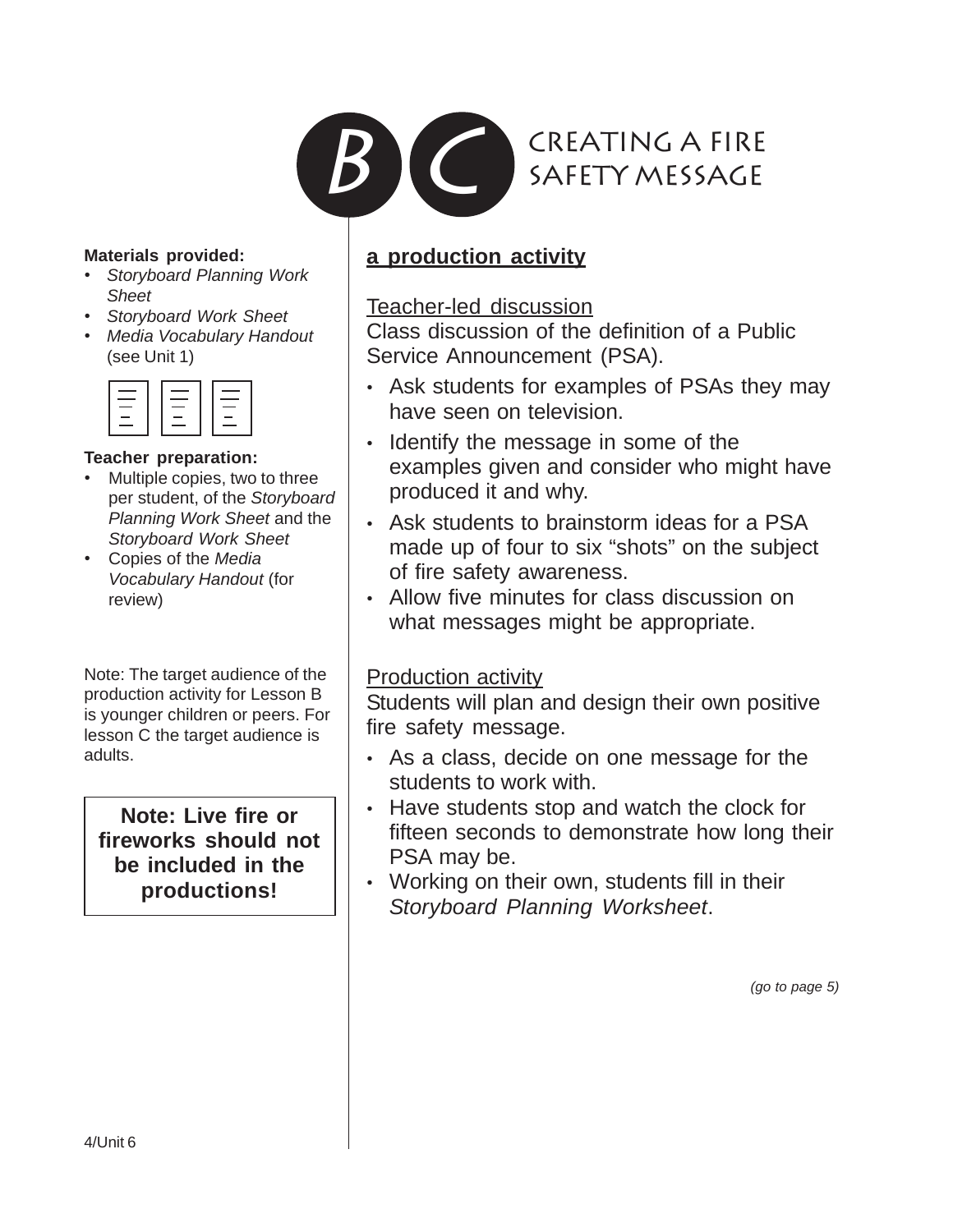## **creating a fire safety message** (continued)

- After organizing their thoughts around the message, they begin to complete the *Storyboard Work Sheet* by drawing the different shots for their PSA with consideration of camera angles, lighting, special effects, etc.
- Have students share their storyboards with the class.

## Extension activities

Consider continuing this activity with additional writing, performance, production and communication applications. Students might create larger, more refined versions of their storyboards on individual pages and bind them into a book. Or, if video production equipment is available, organize students into small groups to produce some of the PSAs. Other production options include PowerPoint presentations or audio recordings (as for a radio PSA).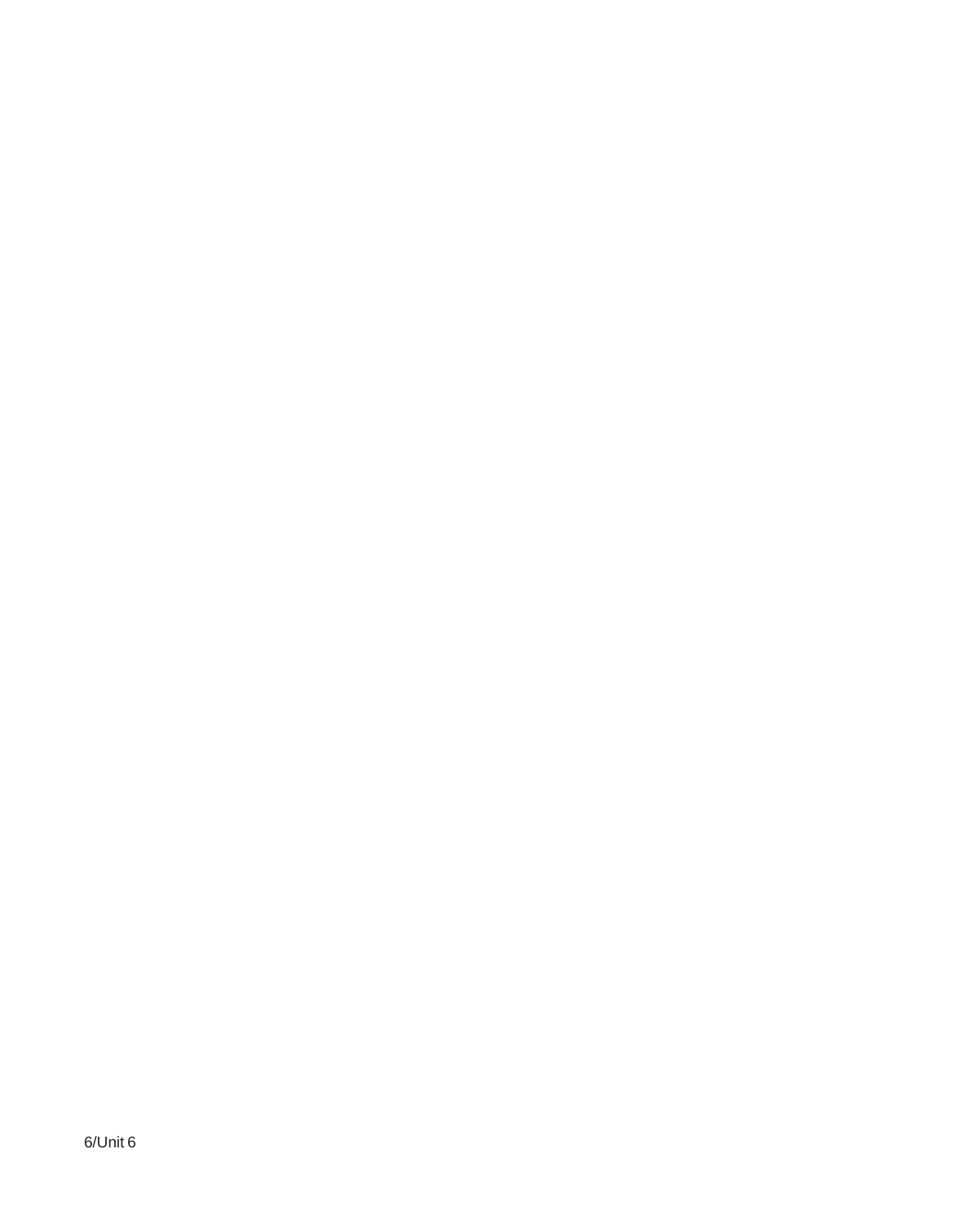## **Video Viewing List with Discussion Notes**

Identify video clips below that address topic areas to which your students need more exposure. Other sources to consider are recent movie releases, television cooking shows, and the local nightly news. Although the clips listed below are PG-13, note that some of these clips are from Rrated films. Be sure to evaluate the clips yourself before showing them to ensure appropriateness for your students. You may wish to send an explanatory note home to parents for their permission.

These videos are shown for their depiction of fire for the purpose of critically evaluating the reality. Don't get sidetracked into a discussion of the storyline in the film.

| <b>Video Title</b>                                                            | <b>Lesson Reference</b>                                                                  | <b>Scene Description</b>                                                                                                                                                                                                                                                                                                                                                                                                                                                                                                                                                                                                                                                                                                                                                                |
|-------------------------------------------------------------------------------|------------------------------------------------------------------------------------------|-----------------------------------------------------------------------------------------------------------------------------------------------------------------------------------------------------------------------------------------------------------------------------------------------------------------------------------------------------------------------------------------------------------------------------------------------------------------------------------------------------------------------------------------------------------------------------------------------------------------------------------------------------------------------------------------------------------------------------------------------------------------------------------------|
| <b>TV Commercial</b>                                                          | <b>Fire Science</b>                                                                      | This commercial features a famous basketball player<br>running down the court with a flaming basketball,<br>while the message is about a new hot sauce.                                                                                                                                                                                                                                                                                                                                                                                                                                                                                                                                                                                                                                 |
|                                                                               |                                                                                          | Discussion Notes:<br>. What is the advertiser's message?<br>. What does the ball of fire symbolize?<br>. Why would the advertiser want to use fire in this<br>way?<br>• What does this advertisement teach us about fire<br>science?<br>. Do you think he actually played with a blazing ball?<br>If not, how was the effect created?                                                                                                                                                                                                                                                                                                                                                                                                                                                   |
| <b>Video Title</b>                                                            | <b>Lesson Reference</b>                                                                  | <b>Scene Description</b>                                                                                                                                                                                                                                                                                                                                                                                                                                                                                                                                                                                                                                                                                                                                                                |
| The Patriot, 2000<br>(Rated R)<br>Starring Mel Gibson,<br><b>Heath Ledger</b> | Fire and the Media 1<br>also Fire Science<br>(smoke, visibility, heat,<br>fire behavior) | After British soldiers set fire to Capt. Benjamin<br>Martin's (Mel Gibson) house, Martin runs into the<br>burning house, goes upstairs, picks up weapons, and<br>then goes down the stairs and exits the house.                                                                                                                                                                                                                                                                                                                                                                                                                                                                                                                                                                         |
| Scene contains no<br>gratuitous violence or<br>inappropriate language.        |                                                                                          | <b>Discussion Notes:</b><br>• Compare smoke seen from the outside of the house<br>to the amount of smoke inside when Martin goes into<br>the burning building.<br>• Can Martin see clearly inside? Would you expect<br>that he would be able to based on the level of smoke<br>on the outside of the building?<br>. Does the structure seem sound? Compare the level<br>of fire and smoke on the inside and outside of the<br>building. Are they the same?<br>. The level of fire inside the house seems to be the<br>same inside - both upstairs and downstairs. Could<br>that be possible? Consider also the smoke on the<br>outside of the building.<br>• Is it likely that ammunition stored in a box next to<br>flames would not explode?<br>. How hot is it in the burning house? |
|                                                                               |                                                                                          | 7/Unit 6                                                                                                                                                                                                                                                                                                                                                                                                                                                                                                                                                                                                                                                                                                                                                                                |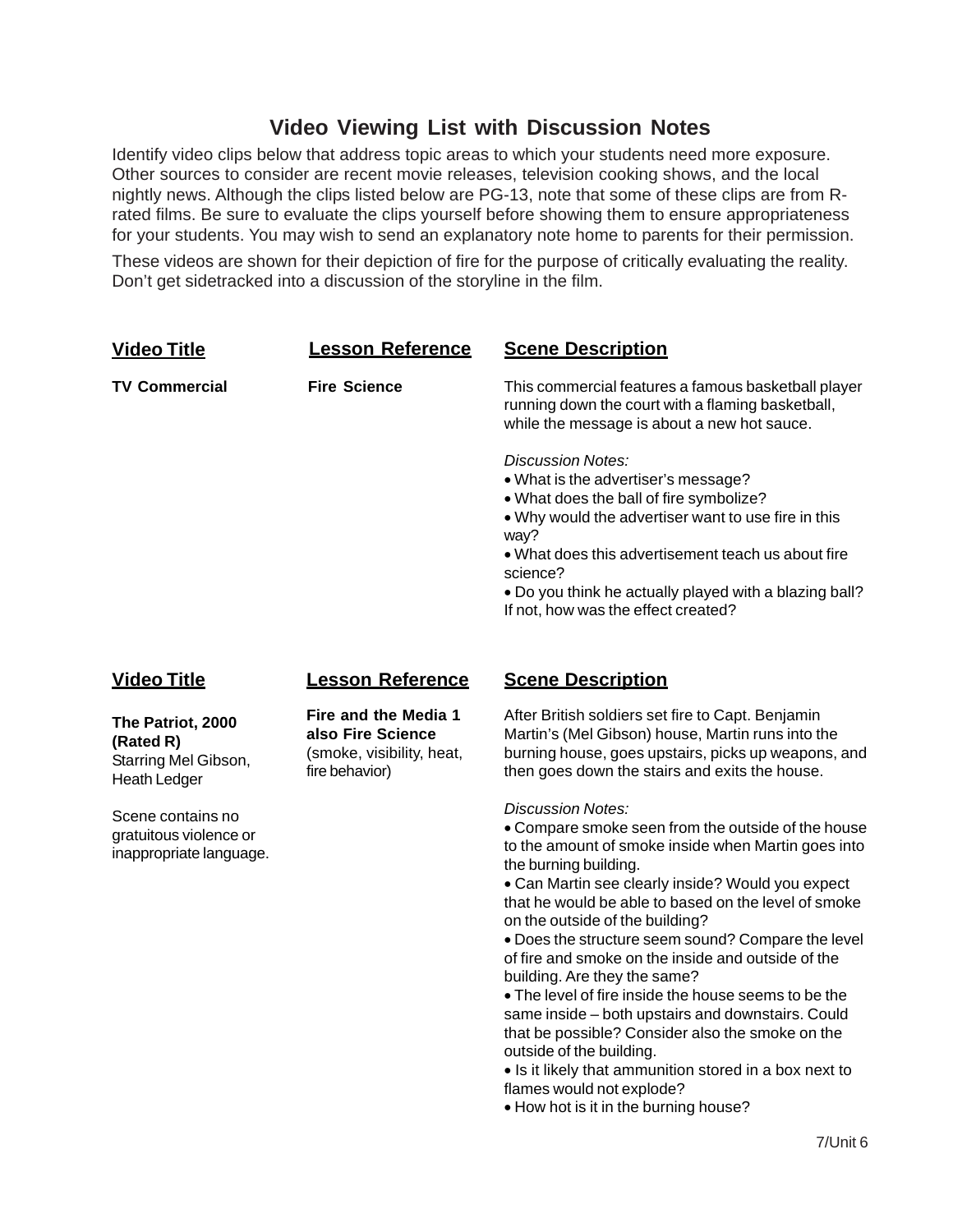### **Video Title**

### **Lesson Reference Scene Description**

**Video Title Backdraft, 1991** Starring Kurt Russell, William Baldwin Pre-screen for inappropriate language. **Fire Science** (fire behavior, fire survival) Lieutenant Stephen McCaffrey (Kurt Russell) and his rookie brother Brian McCaffrey (William Baldwin) go into an apartment building that is on fire. They proceed up the stairs in search of a child. *Discussion Notes:* • Does the experienced fire fighter (Russell) demonstrate expected use of firefighting gear? *Evidence: his jacket is flapping open, he does not use a SCBA (self-contained breathing appartatus), he instructs his Rookie brother to "hold your breath" when they are walking up the stairs.* • Is the rescue of the child realistic? *Evidence: Lt. McCaffrey emerges from the apartment without smoke discoloration.* • What techniques are used to capture the child's rescue? Is Lt. McCaffrey presented as a hero? *Evidence: slow motion, silhouetted figure, his "cowboy" approach results in a saved child and without any repercussions on his well-being.* • Would Lt. McCaffrey likely have been walking upright through the smoke and fire? *Evidence: The heat from the fire would have been unbearable for someone walking upright.*

#### **Lesson Reference Scene Description**

**Kindergarten Cop, 1991 (Rated PG-13)** Starring Arnold Schwarzenegger, Penelope Ann Miller

**Fire Prevention** (understanding sprinklers)

Earlier in the film, Det. Kimble is surprised by a routine fire drill. He reacts by practicing with his students to be prepared for a fire. Viewing this film for its overall fire awareness and safety should be considered, although there is violence at the end of the film that should be reviewed prior to classroom screening.

A fire begins in an elementary school. The fire alarm goes off and smoke begins to fill the hallway on the first floor. Detective John Kimble (Schwarzenegger) who is posing as a kindergarten teacher leads his students toward the exit. The hallway continues to fill with smoke; the sprinklers go off. Fire trucks arrive within 2 minutes. Det. Kimble goes up to the 2<sup>nd</sup> floor in search of someone. There is no smoke, fire damage or sprinkler evidence on the 2<sup>nd</sup> floor.

#### *Discussion Notes:*

• Is the performance of the sprinkler system realistic? Consider whether there are flames visible when the sprinklers initially go off throughout the 1<sup>st</sup> floor.

- Why might the sprinklers on the  $2^{nd}$  floor not have gone off?
- Is the response time of the fire department realistic?
- Is this a fire drill as stated by the teacher?
- Who gets wet when the sprinklers go off?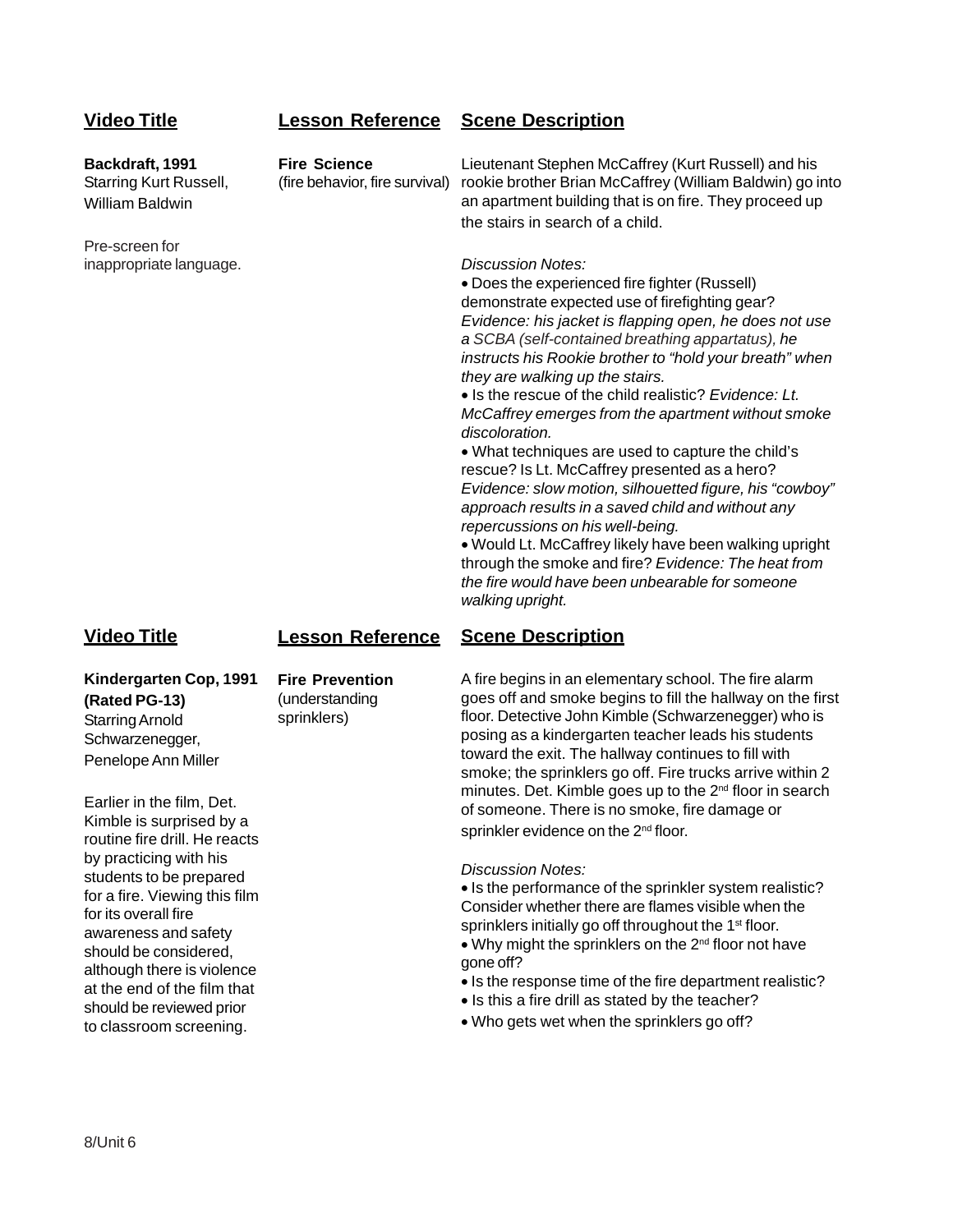### **Video Title**

## **Lesson Reference**

#### **Lethal Weapon 4, 1998 (Rated R)** Starring Mel Gibson, Danny Glover

Scene contains no gratuitous violence or inappropriate language. **Responsibility**

(consequences of pulling false alarms)

#### **Fire Prevention**

(understanding sprinklers)

### **Scene Description**

Detectives Riggs (Mel Gibson) and Murtaugh (Danny Glover) go to a Chinese restaurant in search of information on a Chinese crime syndicate. To get attention, Riggs pulls the red fire alarm lever which sets off the sprinkler system. Riggs and Murtaugh joke around as if this is something they have done before. Sprinklers throughout the restaurant go off.

#### *Discussion Notes:*

• Do sprinklers go off when you pull a fire alarm lever? *No.*

• What makes a sprinkler head go off? When one sprinkler in a room goes off, do all in the room also go off? *Sprinkler systems detect heat and will go off when the temperature in the room reaches a certain temperature.*

• Are there any consequences to pulling a fire alarm when there is no fire? *Yes, pulling a false alarm has many consequences. First, it is illegal and punishable by law. Second, it is expensive to disrupt normal business and to activate fire professionals to respond to the alarm. And finally, it also puts others at risk because when the fire department is responding to the false alarm they are not available for other emergencies*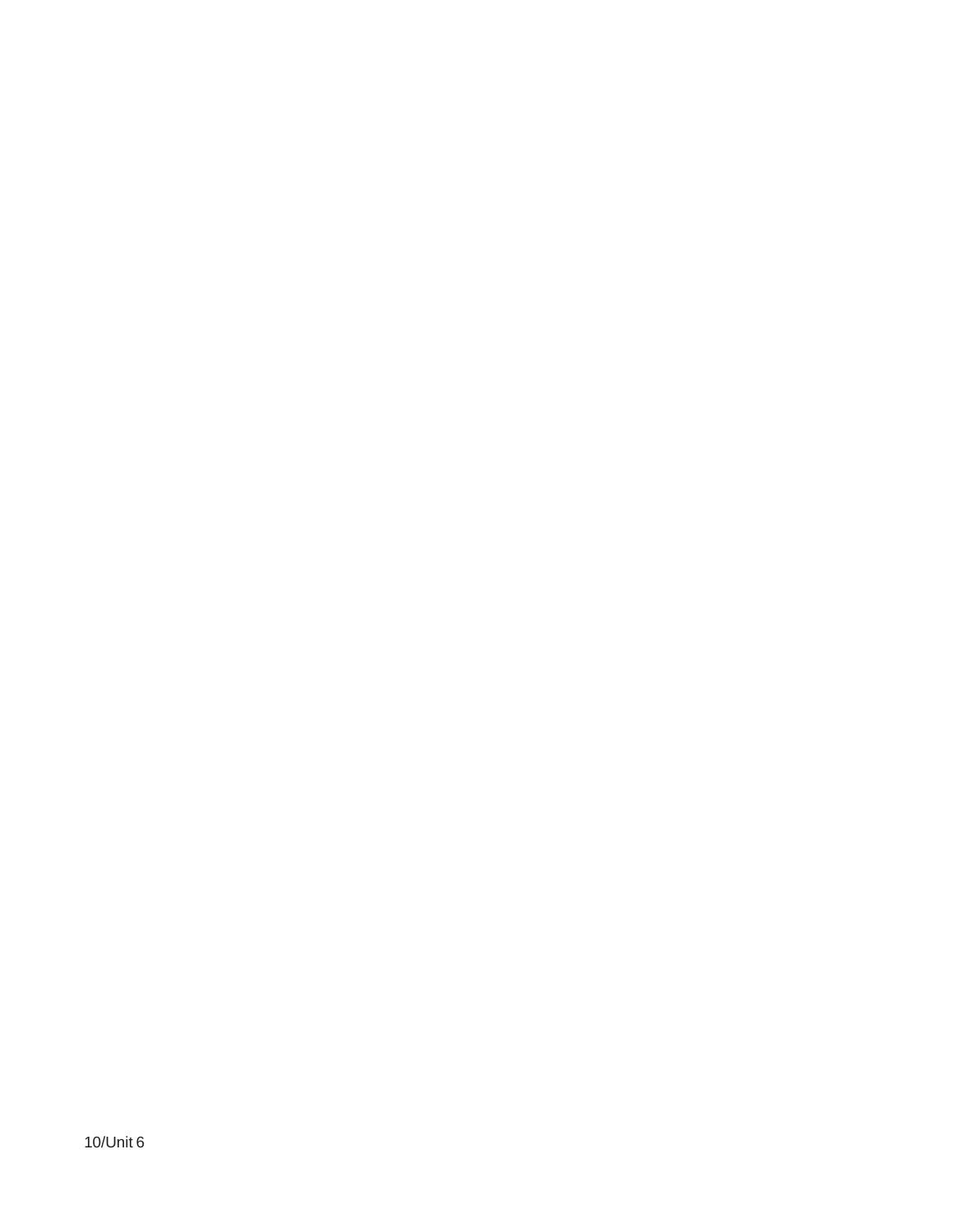## **Storyboard Planning Worksheet**

Your name: \_\_\_\_\_\_\_\_\_\_\_\_\_\_\_\_\_\_\_\_\_\_\_\_\_\_\_ Scene title: \_\_\_\_\_\_\_\_\_\_\_\_\_\_\_\_\_\_\_\_\_\_\_\_\_\_

Scene message: \_\_\_\_\_\_\_\_\_\_\_\_\_\_\_\_\_\_\_\_\_\_\_\_\_\_\_\_\_\_\_\_\_\_\_\_\_\_\_\_\_\_\_\_\_\_\_\_\_\_\_\_\_\_\_\_\_\_

**Describe what will happen in your PSA (5-7 shots)**

## **Identify different techniques you will use to get your message across and why**

**Dialogue**

Why?

**Special effects**

Why?

**Personalities of the characters**

Why?

11/Unit 6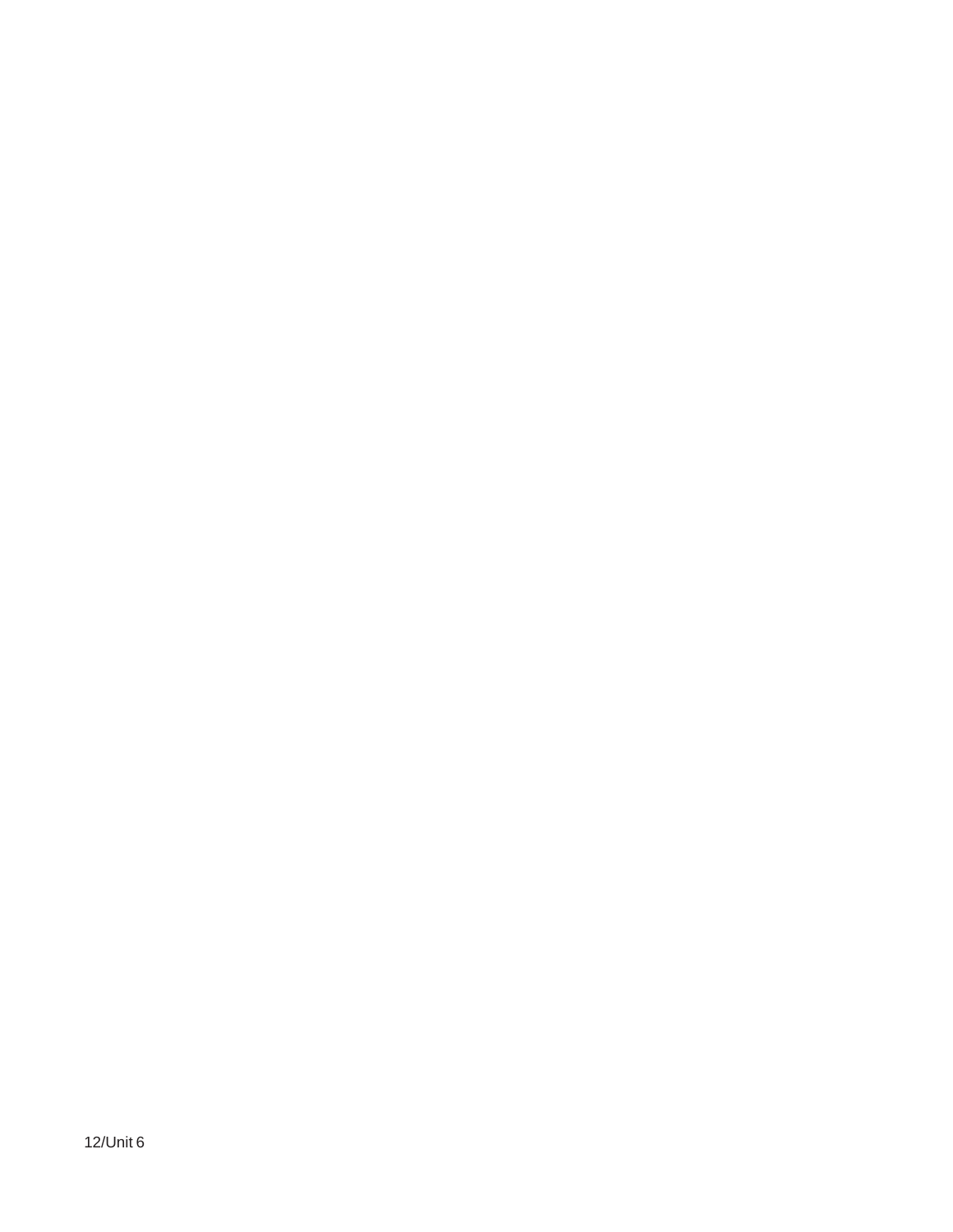| <b>Camera angles</b> |  |
|----------------------|--|
|                      |  |

Why?

**Lighting**

Why?

r

Why? **Sound effects**

| Other |  |  |  |
|-------|--|--|--|
|       |  |  |  |
| Why?  |  |  |  |
|       |  |  |  |